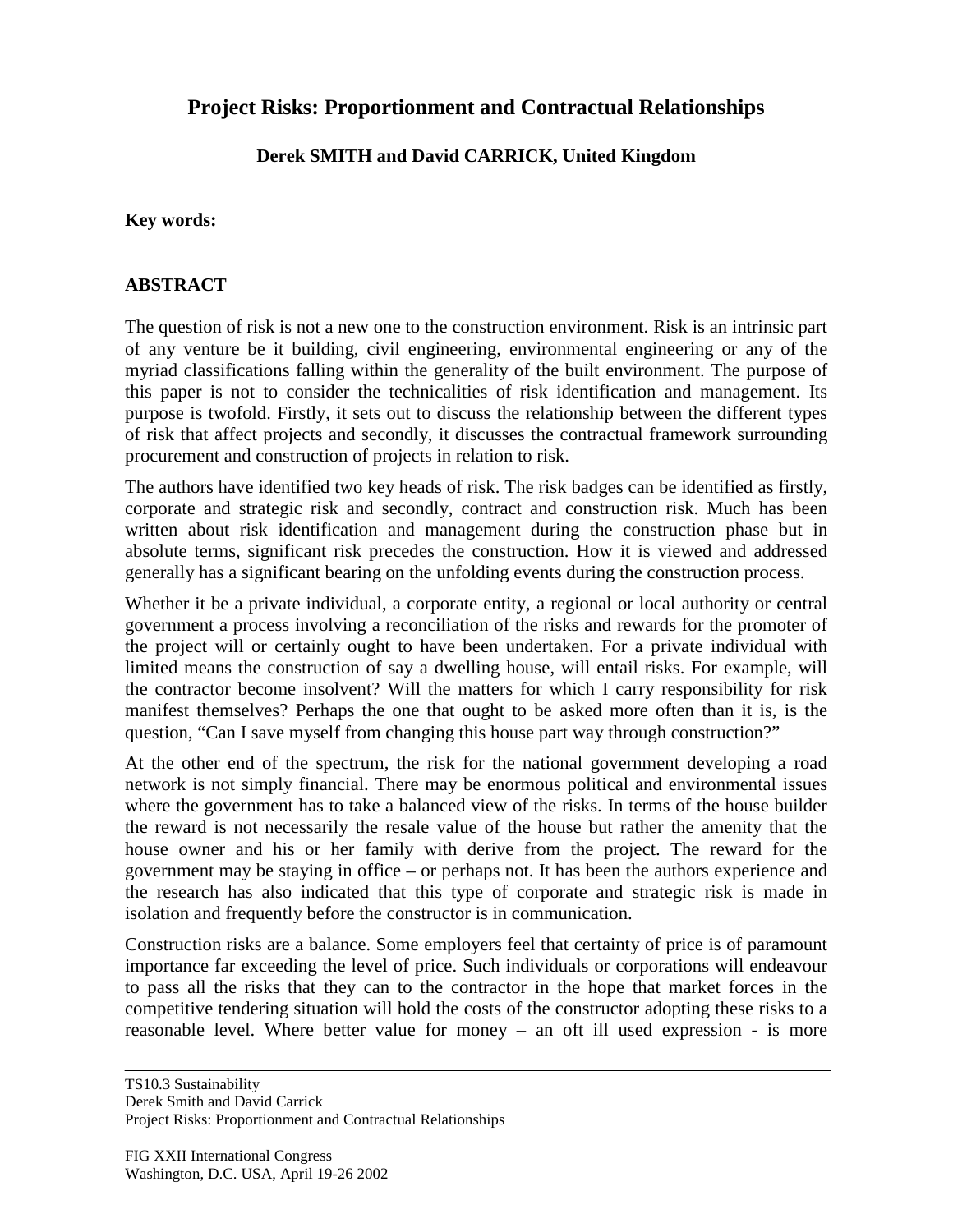important the employer may elect to take risks or retain risks in the hope of obtaining a more commercially viable price.

As we see it there is potential for conflict on two levels. Firstly, there may be conflict between the corporate and strategic risks and contract and construction risks. Secondly, there will be tension between the parties in terms of risk sharing and if this tension is not properly managed it can easily escalate to conflict during the construction phase. This is not altogether the single result of ignorance or stubbornness in the case of the potential employer. Frequently procurement rules either internal to the organisation or imposed by statute do not fit with the strategic project review. Furthermore, procurement rules do not generally encourage the adoption of an appropriate contracting mechanism. With a generally significant weighting to cost in tender evaluation, the selection process does not inherently lend itself to effective risk identification, allocation and management.

In order to consider the impact of risk, the authors have investigated various generic trends and specific projects that have ended either in dispute or with significant cost or time overruns

Many investment houses consider office retail development to be appropriate for their portfolios. There is considerable historical data available as to the potential recovery in terms of rent and lease from such properties, not to mention the increasing value of construction assets and there is also considerable construction cost information. Plainly, the lower the construction costs, the higher the potential income to investment ratio becomes, the more likely the development is to proceed. Other factors such as the construction period (dictating the commencement of earnings) will play a role. Market forces can change dramatically. With these changes in the market place so the building owners ability to rent or lease the building and the level of income may change.

Perhaps an extreme example of this process occurred several years ago. A developer identified an opportunity to construct an ice rink for skating and curling. There appeared to be a market for such a facility in the area so design and construction proceeded. The type of building was relatively expensive as it required long clear spans. Plant costs were high but finishing costs were low. Part way through construction the building owner went through a change of heart. They amalgamated with another organisation. The other organisation did not wish to have sport and leisure facilities within its portfolio but was very strong on office and retail parks. The Contractor was not consulted in the process of the significant redesign that took place. Rather bizarrely the design was changed to offices. Large clear spans would appear to have lent themselves rather more readily to a retail park and either would have been permitted by the planning authority. Delays were occasioned and a great deal of redundancy stemmed from plant already committed, although not delivered, to site. Here there was no link between corporate and strategic risk (changing market place) and the contract and construction mechanism. The contract provided no pre-pricing mechanism therefore once the architect had given directions to carry out the very significant variations, with no pricing basis in the contract because of the dissimilar work, disputes arose. In fact the construction costs escalated so badly that the building was no longer viable as office space. It was subsequently sold on at a vastly reduced price to another developer who reverted to retail park style development.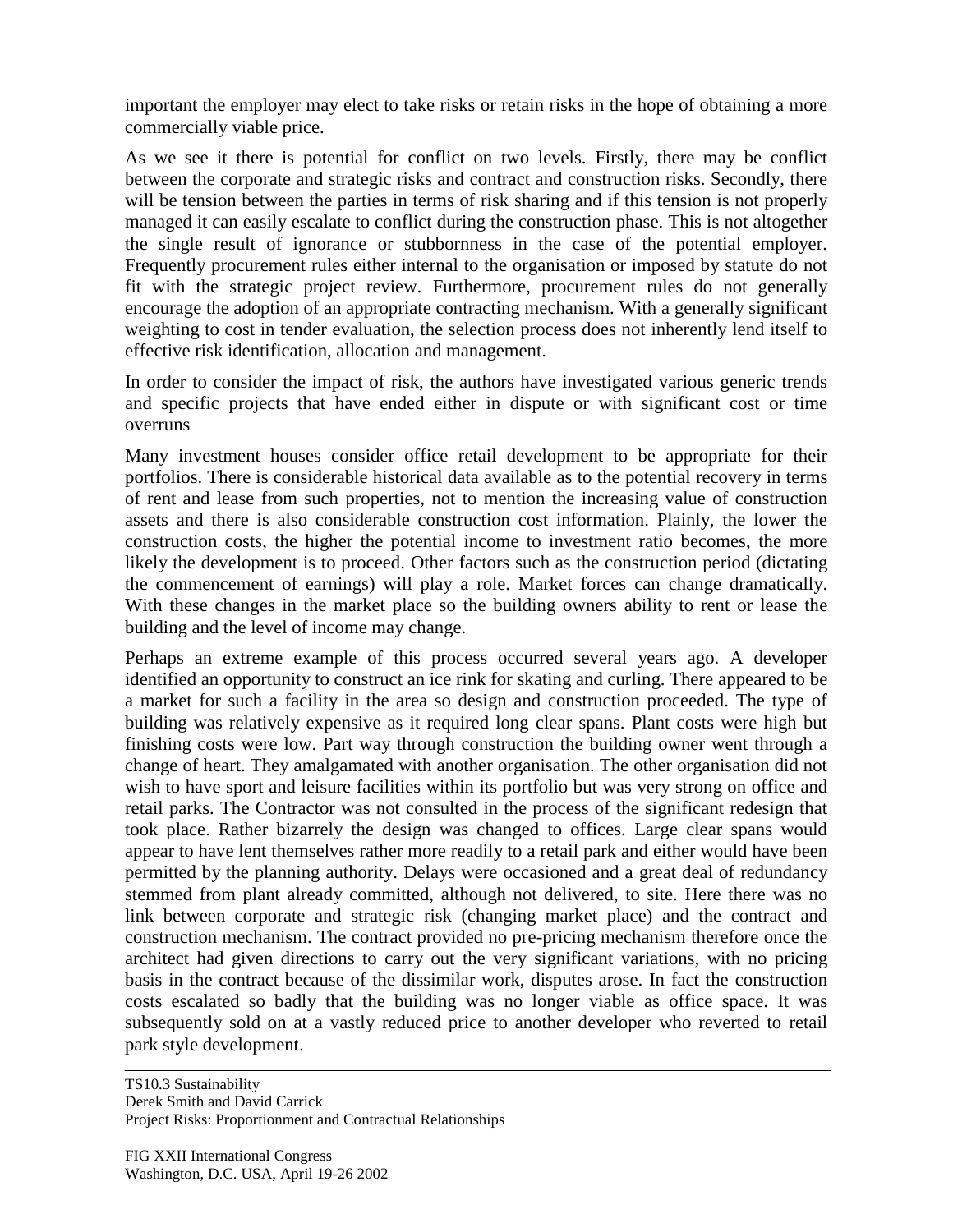On a more optimistic view the authors have visited two adjacent sites in the South of England, one railway construction, the other road construction. There were two separate employers and two separate contractors. There had been little or no corporate or strategic alliancing between the employers although both knew that the two successful contractors would be working in close proximity with each other. However, the construction risks were mitigated by the two contractors joining forces at site level. For example one contractor was faced with removing and disposing of large amounts of excavated materials from a tunnel so incurring significant costs and risks associated with securing economic tipping facilities. The other contractor required material to form an embankment in the close proximity but with no adjacent borrow pit from which the material could be obtained. The staggeringly obvious solution was reached with the tunnel arisings being used to form the embankment. This brought financial savings to the two contractors who had taken the initiative but effectively provided no benefit to the employers from different sectors whose strategic review had not identified the potential.

Also, by way of an example one of the authors was asked to review the procurement strategy of a large government organisation. A contract was to be secured of the size that necessitated its procurement via the European Union Works Directives. The type of work to be carried out was of a maintenance character but very diverse. Previously the maintenance had been carried out by several consortia of local authorities. As individual local authorities they were responsible for maintenance of the same type at a local level. The size of the contract made it attractive to the private sector. The bids having been secured there were significant savings apparent from the private sector bid. Although the selection process is currently under legal review the contract was awarded to them leaving the local authority members of the previous consortia to look after local maintenance. Their costs escalated significantly because of lower utilisation of resources. Therefore central government saved money but local government was disadvantaged. Strategic risk analysis had not even been considered.

In recent years within the United Kingdom there have been calls for reform. These have generally been led by the Government or the public sector. Sir Michael Latham and Sir John Egan have both comprehensively reported on the woes of the construction industry.

The Latham report was successful to the limited extent of introducing statutory adjudication into the United Kingdom. The original concept was for a cheap effective, but temporary, dispute resolution mechanism. However, there have been many recourses to the courts because of the uncertainty and poor drafting of the statutes. With the high legal input, costs have soared and there is evidence mounting suggesting a growing disquiet with the process. It is a pity that the procurement and risk aspects of Latham's report have been so overshadowed by adjudication.

The Egan report, labelled 'Rethinking Construction' concentrated its efforts entirely on non dispute matters. It is interesting to note that there is little or no mention of corporate and strategic risk analysis or risk sharing within the Egan report. There seems to be a tacit acceptance that the two processes are separate. We think that is unfortunate and probably misplaced. What is however well catered for within Egan's report is the pooling of resources to overcome constructional risks by intelligent identification and sharing. In our view this starts one step too late but nevertheless should not be dismissed too readily.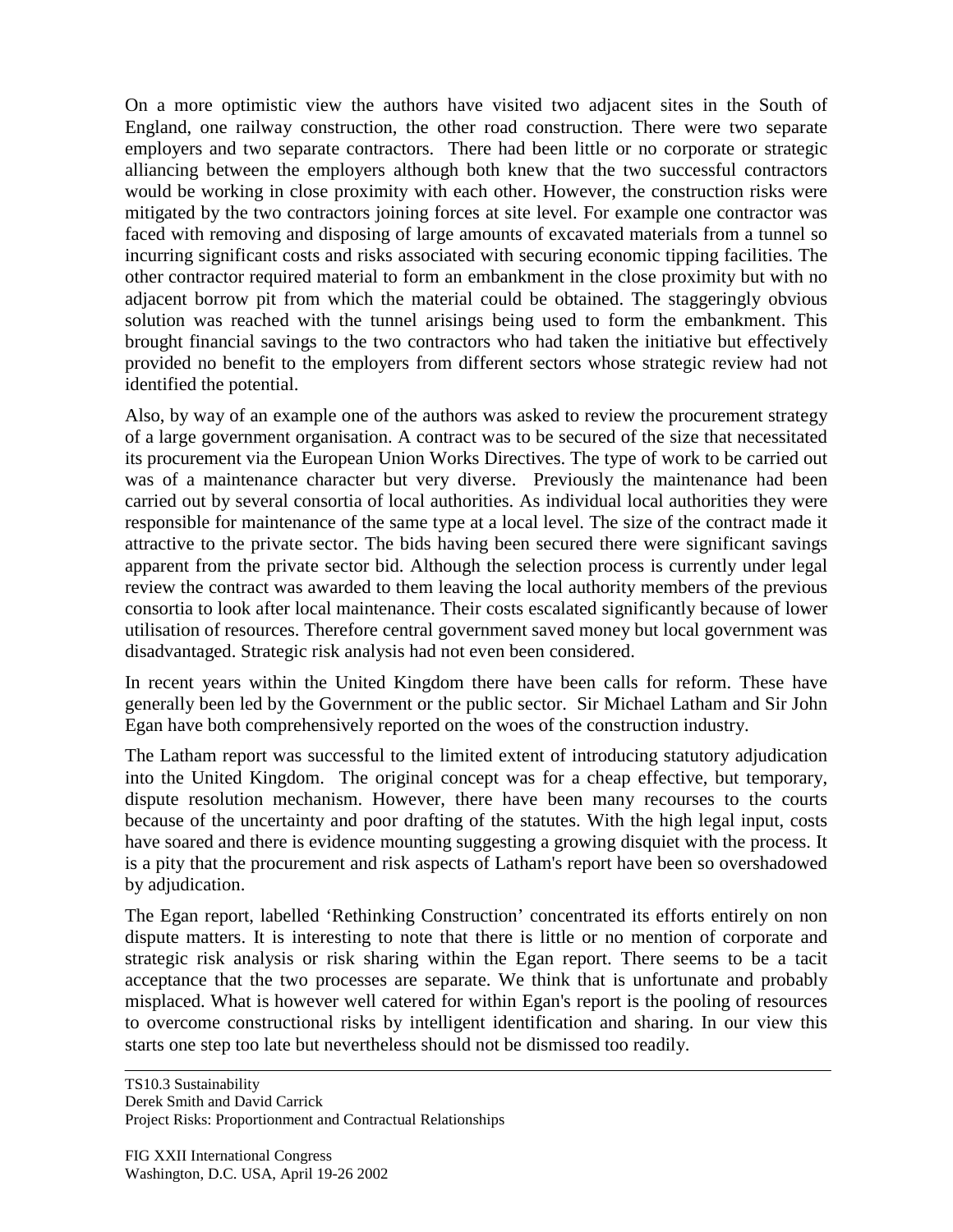There has been a limited take up within the United Kingdom of projects following the Egan philosophy. It should be remembered that the principal motive behind the Egan theories is to drive down the cost of construction. There are some well documented success stories on the model projects. These however have been procured generally within the private sector; that is to say not under the European Union mandatory directives given effect to by UK regulation. There is a general presumption within these regulations and directives that there will be no negotiation or collaborative effort made once the project has been specified and bids received. Endeavours to circumvent this naturally contain a degree of risk in themselves and there is therefore, perhaps understandably, a reluctance to promote a groundswell for change given the worldwide market opportunities that exist. They have however succeeded in so far as the specification of the project is subject to input by the constructor prior to bids being received. The use of more modern contracts such as the New Engineering Contract or as it is known in its Edition 2 version the Engineering Construction Contract, together with target cost contracts have improved the situation to some extent.

However it is the result that counts. There is very mixed feedback on the savings that are actually being achieved. The authors are somewhat sceptical of some of the more extravagant claims of savings in the order of 20 to 30% and more resolute benchmarking would be required to substantiate such claims. In our experience where this has happened to this extent there has either been a lessening of the rigour of the contract by lowering specifications or some similar process. It is not apparent that it is the collaborative effort and the risk management alone that has achieved savings of this order.

In the authors view what is needed is a change of mindset from top to bottom in both the contracting parties organisations. There has to be an acceptance that the best way to deal with risk is to place the majority of that risk with the party that can best deal with it in the practical sense. If this leads to a loss of certainty of overall cost at various stages of the project then that by product simply has to be suffered by the contracting parties and others with vested interests, such as funding partners. This is where the skills of identification and management of risk become paramount and the authors contend that a project budget should therefore be designed to accommodate both a fixed element and a fluctuating element, the latter encompassing risk.

Despite the endeavours to bring about a new dawn within UK construction too often contracts are formulated with a view to placing the risk on the subservient party alone. Again, procurement rules may dictate that a project is procured and tendered by a traditional 'lowest cost wins' strategy and any endeavour to redress this results in a qualified tender that are frequently prohibited. Similarly where companies adopt partnering and a proper risk identification and management process at senior level the word often does not seem to percolate to the lower levels of management and certainly not to sites where the real work has to be done and success or failure are generally measured, perhaps erroneously.

There is an overriding need to find a mechanism for expanding collaboration between contracting parties at the earliest opportunity and on a wider footing than is currently apparent in order to improve the chances of dovetailing corporate and strategic objectives with individual project risks to provide an optimum integrated solution for project delivery. It is our opinion that this must present a better option than the adversarial concept of blanket